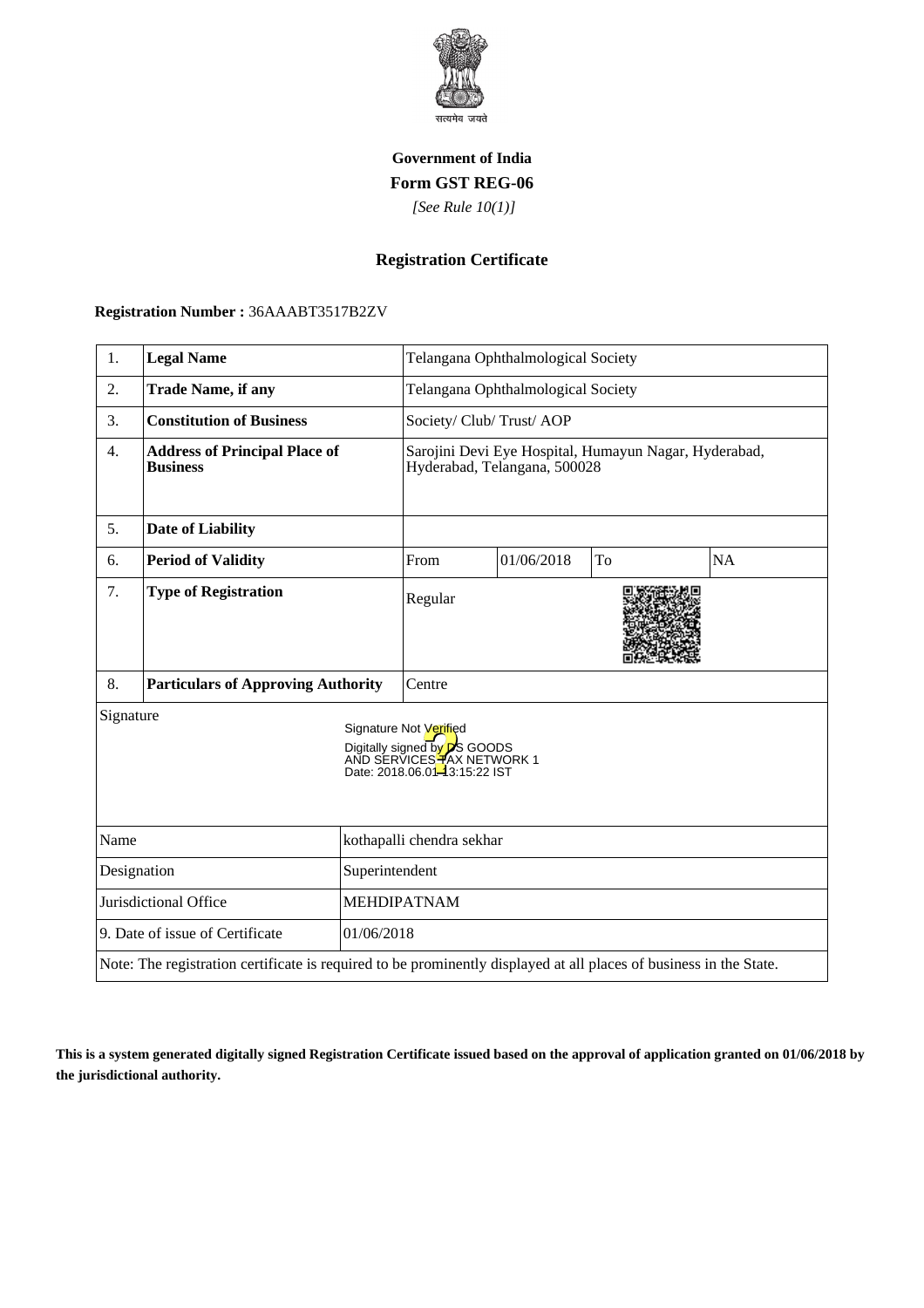

| <b>GSTIN</b>       | 36AAABT3517B2ZV                    |
|--------------------|------------------------------------|
| Legal Name         | Telangana Ophthalmological Society |
| Trade Name, if any | Telangana Ophthalmological Society |

## **Details of Additional Places of Business**

Total Number of Additional Places of Business in the State 0